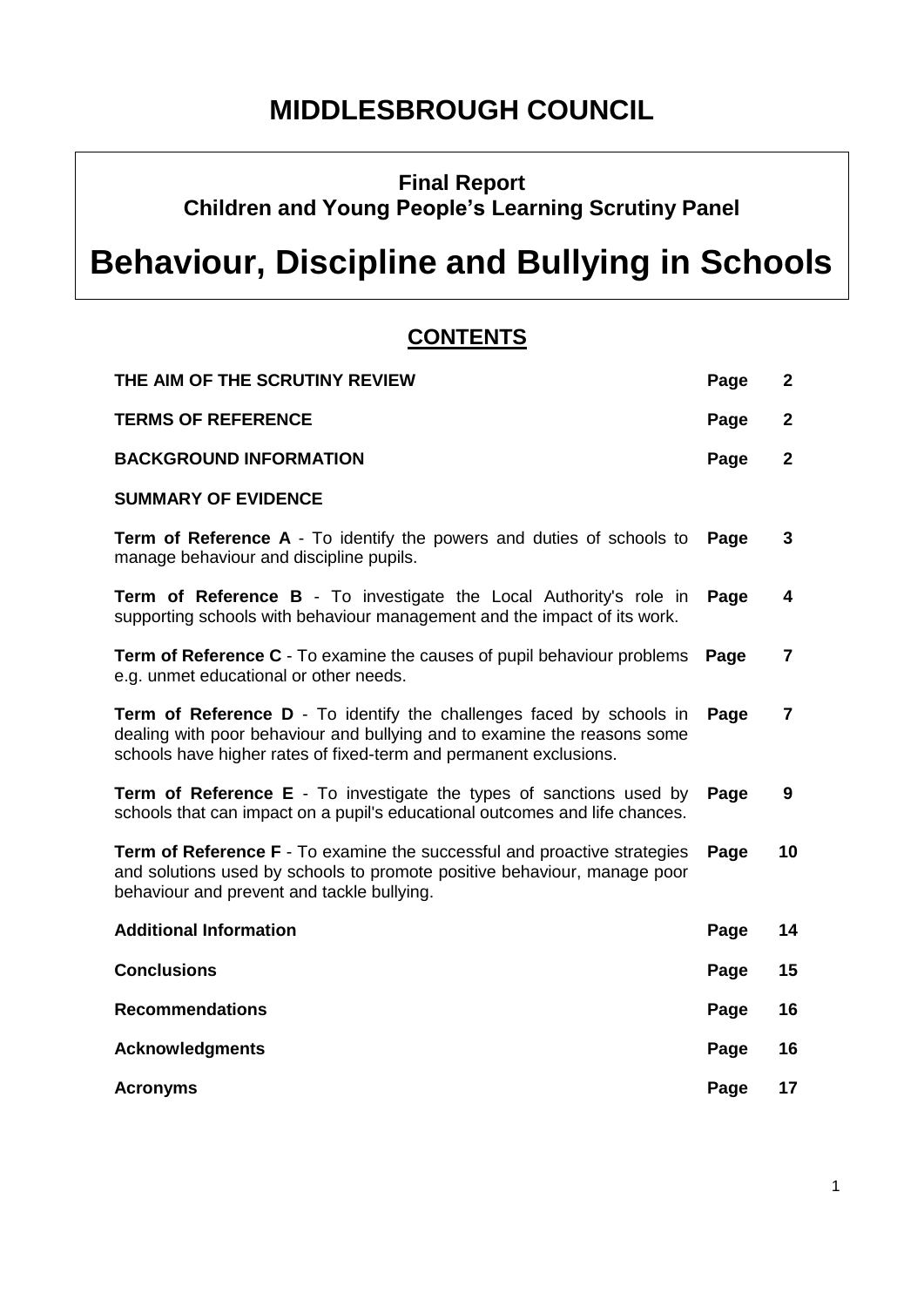#### **THE AIM OF THE SCRUTINY REVIEW**

1. The purpose of the review was to examine the key principles to help improve behaviour in schools. The review aims to assist the Local Authority in achieving its strategic priority:

#### *People - Ensuring Middlesbrough has the very best schools.*

#### **TERMS OF REFERENCE**

- 2. The terms of reference, for the scrutiny panel's review, were as follows:
	- a) To identify the powers and duties of schools to manage behaviour and discipline pupils.
	- b) To investigate the Local Authority's role in supporting schools with behaviour management and the impact of its work.
	- c) To examine the causes of pupil behaviour problems e.g. unmet educational or other needs.
	- d) To identify the challenges faced by schools in dealing with poor behaviour and bullying and to examine the reasons some schools have higher rates of fixed-term and permanent exclusions.
	- e) To investigate the types of sanctions used by schools that can impact on a pupil's educational outcomes and life chances.
	- f) To examine the successful and proactive strategies and solutions used by schools to promote positive behaviour, manage poor behaviour and prevent and tackle bullying.

#### **BACKGROUND INFORMATION**

- 3. In July 2020, the Government re-published guidance on how school leaders and staff can develop a school behaviour policy, this includes checklists to support full school opening following the coronavirus (COVID-19) outbreak. The guidance provides advice to headteachers and school staff on developing the school behaviour policy and explains the powers members of staff have to discipline pupils. It is for individual schools to develop their own best practice for managing behaviour in their school.
- 4. In 2019, Ofsted published a new education inspection framework, which introduced a new 'behaviour' judgement to provide parents with reassurance on bullying. Luke Tryl, Ofsted's Director of Corporate Strategy, stated that "disruptive behaviour and bullying is the number one concern for parents when they look through school inspection reports".<sup>1</sup>
- 5. Inspectors now make a judgement on behaviour and attitudes in schools by evaluating the extent to which:
	- the provider has high expectations for learners' behaviour and conduct and applies these expectations consistently and fairly. This is reflected in learners' behaviour and conduct;
	- learners' attitudes to their education or training are positive. They are committed to their learning, know how to study effectively and do so, are resilient to setbacks and take pride in their achievements;
	- learners have high attendance and are punctual;
	- relationships among learners and staff reflect a positive and respectful culture; and
	- leaders, teachers and learners create an environment where bullying, peer-on-peer abuse or discrimination are not tolerated. If they do occur, staff deal with issues quickly and effectively, and do not allow them to spread.
- 6. There is sufficient evidence to suggest that there is enough of a problem nationally with behaviour for it to be a matter of concern. The existence of some very good practice should

 $\overline{a}$ <sup>1</sup> https://www.independent.co.uk/news/education/education-news/schools-bullying-behaviour-pupils-classroom-ofsted-inspectionframework-rolling-a8729301.html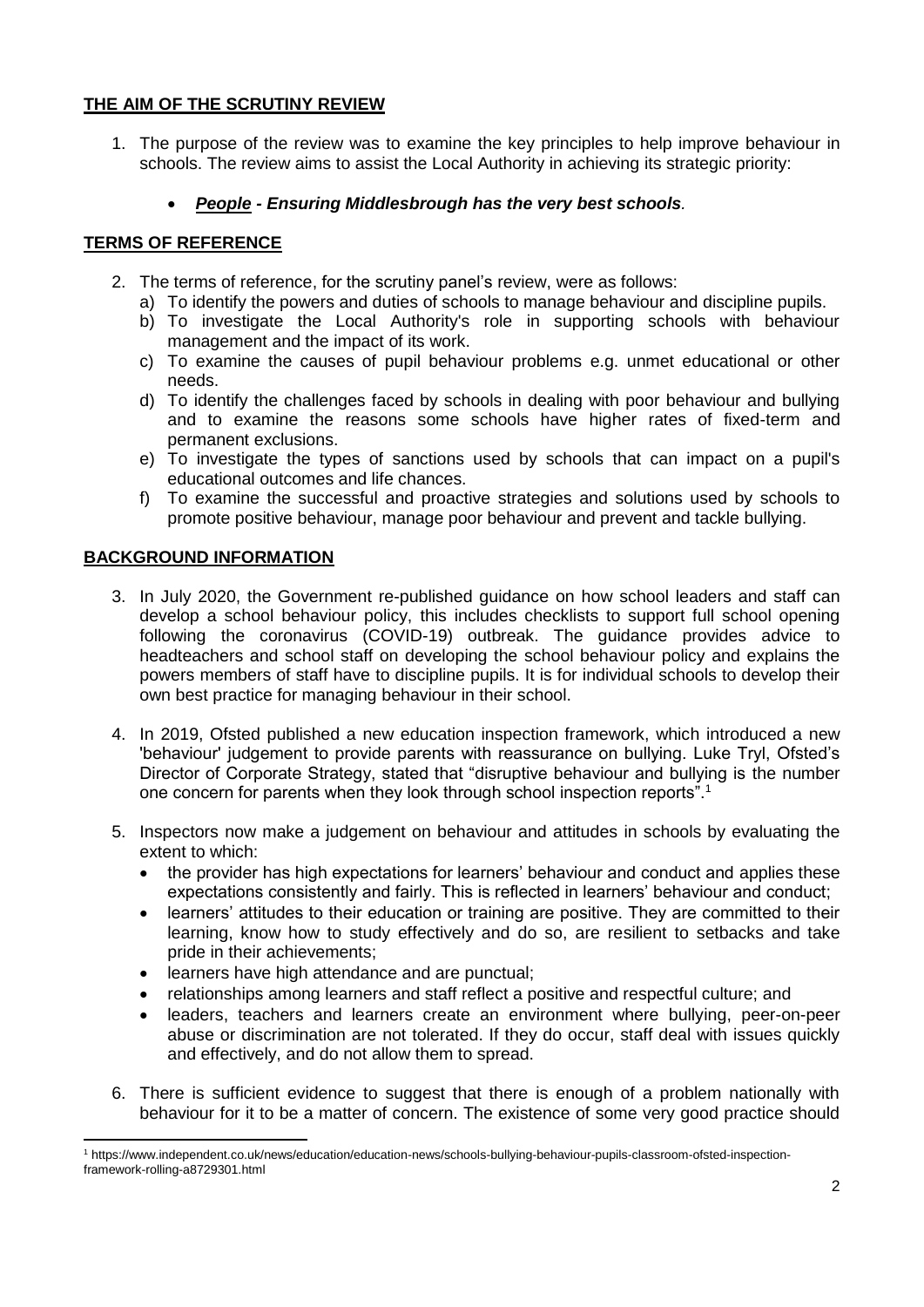not encourage complacency, but it can also catalyse and encourage our ambitions to raise standards even further, reassured by the existence of living demonstrations that improvement is possible.<sup>2</sup>

#### **SUMMARY OF EVIDENCE**

#### **Term of Reference A - To identify the powers and duties of schools to manage behaviour and discipline pupils.**

- 7. In January 2016, the Department for Education (DfE) published guidance entitled 'Behaviour and discipline in schools - Advice for headteachers and school staff'.
- 8. The key points identified in the guidance include:
	- Teachers have power to discipline pupils for misbehaviour which occurs in school and, in some circumstances, outside of school.
	- The power to discipline also applies to all paid staff (unless the headteacher says otherwise) with responsibility for pupils, such as teaching assistants.
	- Headteachers, proprietors and governing bodies must ensure they have a strong behaviour policy to support staff in managing behaviour, including the use of rewards and sanctions.
- 9. In respect of the school behaviour policy, for maintained schools, the law states:
	- The headteacher must set out measures in the behaviour policy which aim to:
		- promote good behaviour, self-discipline and respect;
		- prevent bullving:

**.** 

- ensure that pupils complete assigned work; and which
- regulate the conduct of pupils.
- When deciding what these measures should be, the headteacher must take account of the governing body's statement of behaviour principles. The headteacher must have regard to any guidance or notification provided by the governing body which may include the following:
	- screening and searching pupils:
	- the power to use reasonable force and other physical contact;
	- the power to discipline beyond the school gate;
	- when to work with other local agencies to assess the needs of pupils who display continuous disruptive behaviour; and
	- pastoral care for staff accused of misconduct.
- The headteacher must decide the standard of behaviour expected of pupils at the school. He or she must also determine the school rules and any disciplinary penalties for breaking the rules.
- Teachers' powers to discipline include the power to discipline pupils even when they are not at school or in the charge of a member of staff.
- The headteacher and governing body must publicise the school behaviour policy, in writing, to staff, parents and pupils at least once a year.

<sup>2</sup>Tom Bennett, Independent review of behaviour in schools, Creating a Culture: How school leaders can optimise behaviour (2017)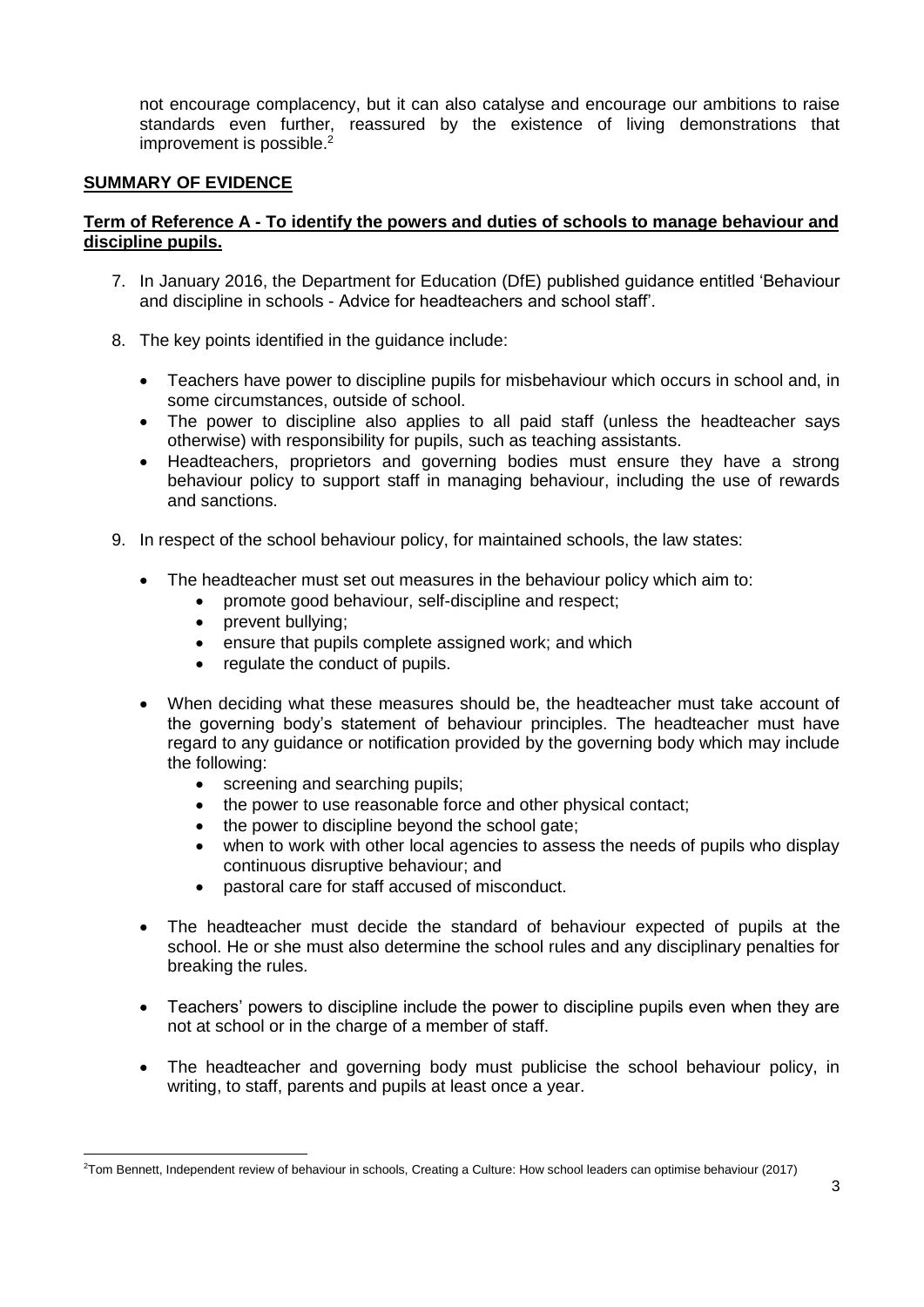• The school's behaviour policy must be published on its website (School Information (England) Regulations 2008). Where they do not have a website the governing body should make arrangements for the behaviour policy to be put on a website and to make the address and details (of the website) known to parents.

10. In respect of academy schools:

- The proprietor of an academy school is required to ensure that a written policy to promote good behaviour among pupils is drawn up and effectively implemented. The policy must set out the disciplinary sanctions to be adopted if a pupil misbehaves. The proprietor is also required to ensure that an effective anti-bullying strategy is drawn up and implemented. Information about the school's behaviour policy must be made available to parents on request.
- While academies are not required by law to publish their behaviour policy on their website, it is good practice to do so.
- Parental engagement. After the Deregulation Act 2015, Schedule 16 paragraph 2 is commenced in January 2016 schools will no longer have a statutory obligation to have in place home school agreements. Home-school relations are important but schools can determine how best to foster these relationships. If schools choose they can have voluntary home school agreements.<sup>3</sup>
- 11. Further information on the powers and duties of schools to manage behaviour and discipline pupils can be found in the minutes and associated documentation for the meeting of the Children and Young People's Learning Scrutiny Panel, which was held on 9 November 2020.

#### **Term of Reference B - To investigate the Local Authority's role in supporting schools with behaviour management and the impact of its work.**

- 12. To support behaviour management and greater inclusion in schools, the Local Authority has recently developed a new service and model that focuses on early intervention and support at the earliest of stages.
- 13. In July 2020, the Special Educational Needs and Disabilities (SEND) Assessment Team and Alternative Provision Team were restructured to create one single Inclusion, Assessment and Review Service which is located in the wider Inclusion and Specialist Support Service.
- 14. The new model had been established to tackle the high number of exclusions, the pressures on local placements in terms of Alternative Provision (AP), the increasing numbers of children and young people with Education Health Care Plans (EHCP), the increasing number of requests for Education Health Care Assessments (EHCA) and significant pressures on the Council's High Needs Budget. The High Needs Budget is funding that the Local Authority receives to support children and young people with SEND.
- 15. Feedback from schools was used to inform the development of the new model. The model aims to increase the capacity and resources available to support early intervention work in schools, further develop the quality and range of alternative provision options and identify special educational needs and support at the earliest point.
- 16. There has been additional investment within the service to support the new model. The management of the service is the responsibility of the newly appointed Head of Inclusion,

**.** 

<sup>&</sup>lt;sup>3</sup> Department for Education - Behaviour and discipline in schools - Advice for headteachers and school staff (January 2016).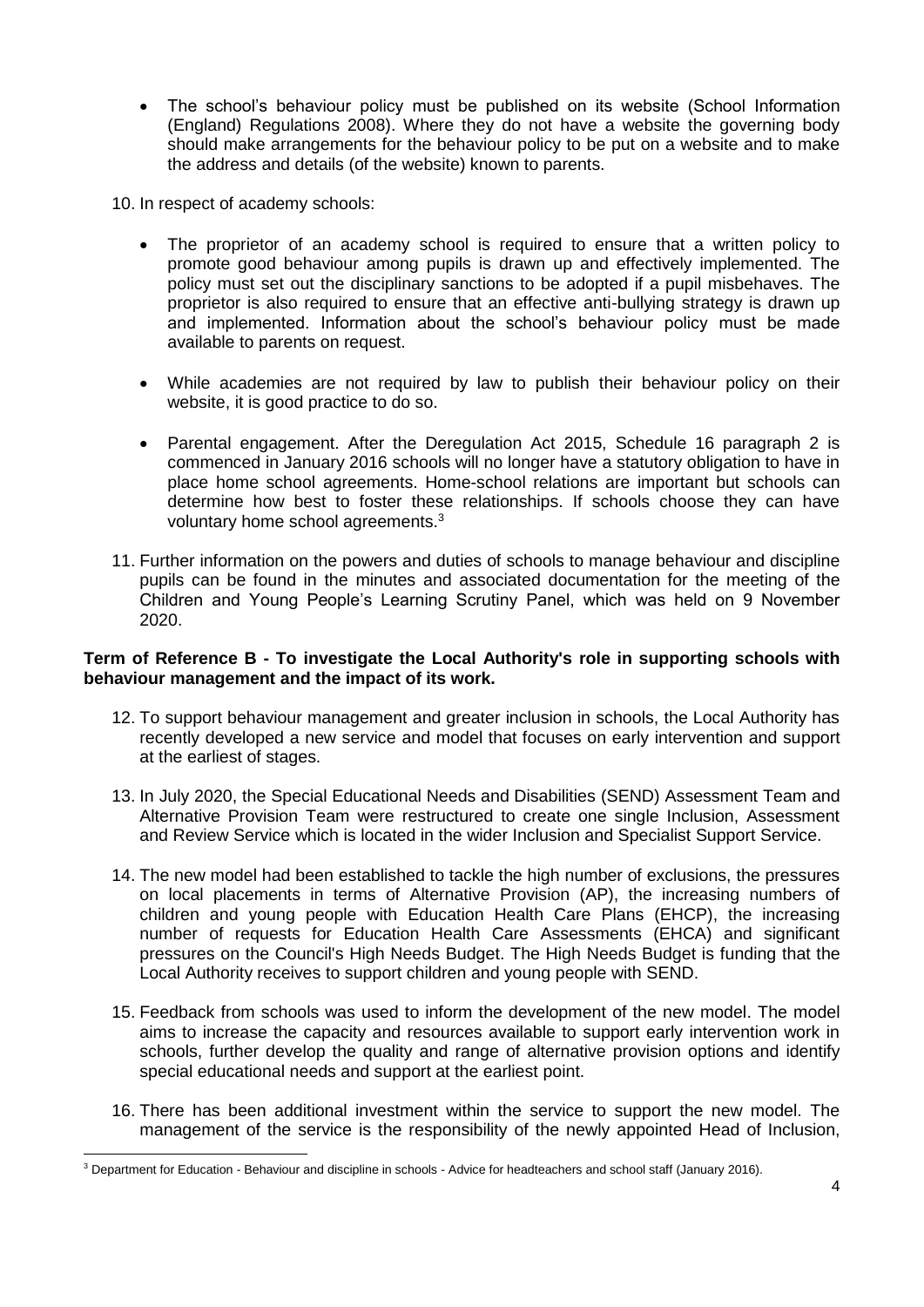Assessment and Review Service and three additional Inclusion Officers have been appointed to provide support and assistance to schools. In addition, the capacity of the Educational Psychology Team has been increased, to provide enhanced support to the secondary school sector.

- 17. Schools have been enthusiastic about the changes to the service. It is anticipated that the new model will help reduce the level of exclusions in schools, ensure optimal utilisation of the 'high needs funding' available to schools for children with SEND and improve the quality of referrals for education, health and care assessments.
- 18. To support the implementation of the new service structure, the Inclusion, Assessment and Review Service has introduced a 'Team Around the School' approach which has been in place since September 2020. The model is based on the following approach:



- 19. The 'Team Around the School' approach involves early identification, curriculum alternatives and Pupil Inclusion Panels. The previous model had a Pupil Inclusion Panel for the secondary sector, however, the new model has a Pupil Inclusion Panel for both primary and secondary sectors. The Pupil Inclusion Panels examine referrals from schools to identify strategies, support and alternative placements that would assist in meeting the needs of pupils at risk of exclusion. The Pupil Inclusion Panel for the primary sector was introduced in November 2020 and has been well received by headteachers.
- 20. In terms of the secondary sector, a start of year joint planning meeting takes place. The aim of the meeting is to develop a shared understanding of the school context, identify school priorities (whole school, smaller group and individual pupil level) and devise a multi-agency plan to address needs/concerns. The main objectives of the meeting are to understand, identify and plan.
- 21. A number of key representatives are involved in the start of year joint planning meeting, including key school staff, the Educational Psychologist, the Inclusion Officer and the Head of the Inclusion, Assessment and Review Service. Each school has been assigned an Educational Psychologist and Inclusion Officer to ensure continuous support. Staff who deliver learning and language support, wellbeing services (such as Headstart, CAMHS etc.) and other support services, relevant to the needs of the school, may also provide input at the meeting.
- 22. Each meeting is facilitated (and recorded) by the Educational Psychologist using information from school staff and information shared within the meeting. Members of the 'Team Around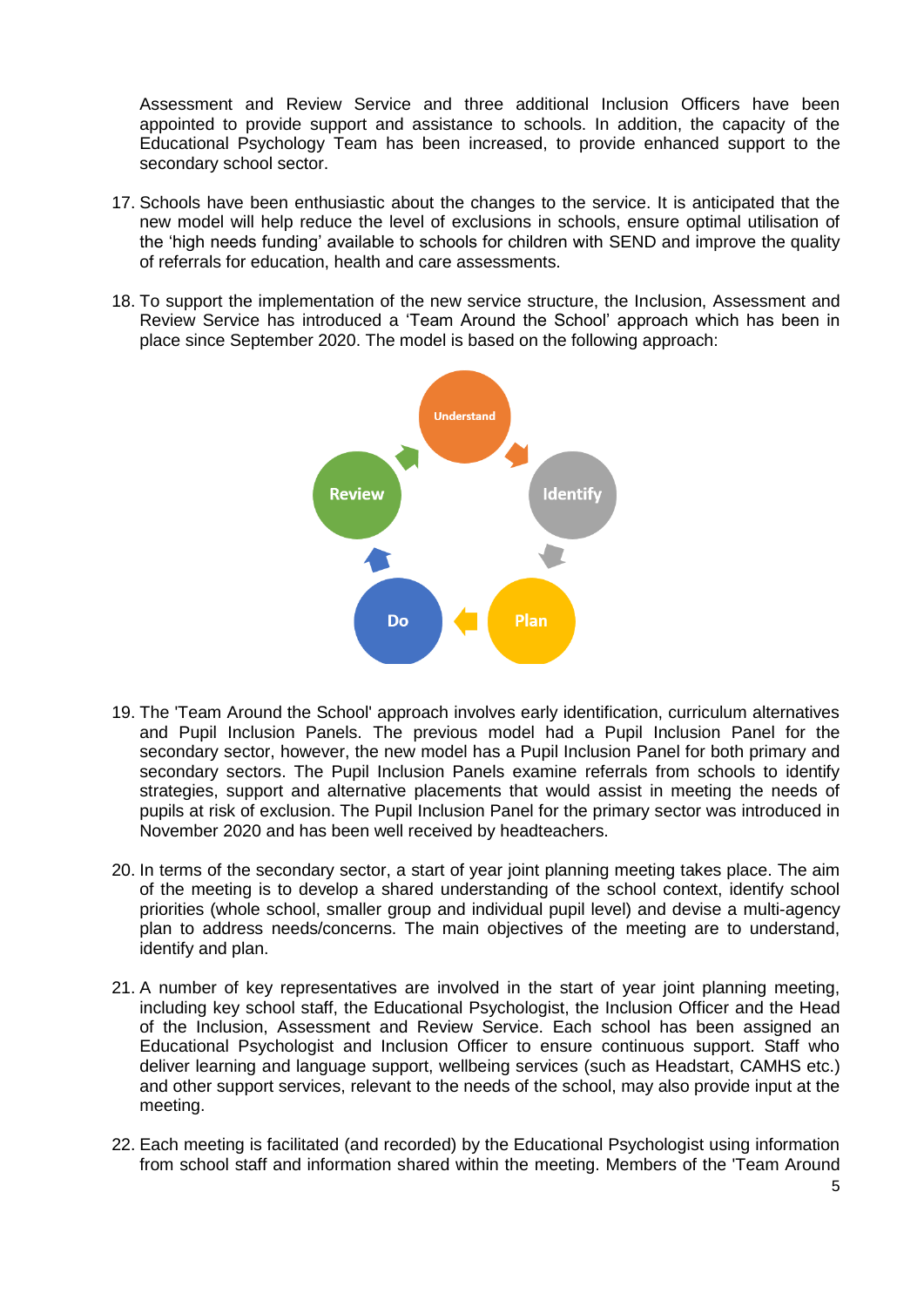the School' devise an action plan, which can include actions for the whole school, small groups/cohorts and individual pupils. Follow-up meetings are held following the initial planning meeting to ensure that actions are monitored and remain on track. Solutions to address any barriers or delays encountered, in respect of implementation, will also be discussed.

- 23. In terms of strategic outcomes, the new model is promoting collaborative and partnership working across Middlesbrough, ensuring the effective delivery of services, delivering a coordinated approach to support, developing inclusive practices, promoting the social and educational inclusion of children and young people, assisting with ensuring that children and young people are on the appropriate pathways, providing better planning for AP places and reducing exclusions.
- 24. Since the implementation of the new model, positive feedback has been received from schools. To enable the development of the 'Team Around the School' approach, regular meetings have been held to review and improve the model and remove any barriers encountered with its implementation in schools. In an attempt to assess the impact of the new model, data from the current academic year has been compared to the previous academic year.
- 25. In terms of permanent exclusion figures:
	- in November 2019, 15 pupils had been excluded; and
	- in November 2020, 9 pupils were excluded.

26. In terms of fixed-term exclusion figures:

- in November 2019, there had been 1023 days of fixed-term exclusions; and
- in November 2020, there had been 583 days.
- 27. In terms requests for EHCPs, from September 2019 to November 2019, there had been 49 and for the same period during the current academic year, 38 requests had been received.
- 28. Preliminary data demonstrates the positive impact of the new model on exclusion rates and requests for EHCPs, however, there is a need to be mindful of the possible impact of COVID-19 on the figures.
- 29. It was planned that the staffing structure of the model would be reviewed in January 2021 and a full review of the service would take place in July 2021. The full review would involve gaining feedback from children, young people, families and schools to ensure a full and comprehensive evaluation of the model.

30. In addition to the new model:

- The Local Authority offers advice and guidance to school leadership teams and governing bodies to help ensure that they follow the exclusion legal framework correctly and, where applicable, apply the Managed Moves Protocol properly. The Local Authority checks the legality of every permanent exclusion.
- The Local Authority offers training to support schools, for example, training sessions have been delivered to schools, free of charge, in respect of Attachment Theory and classroom practice.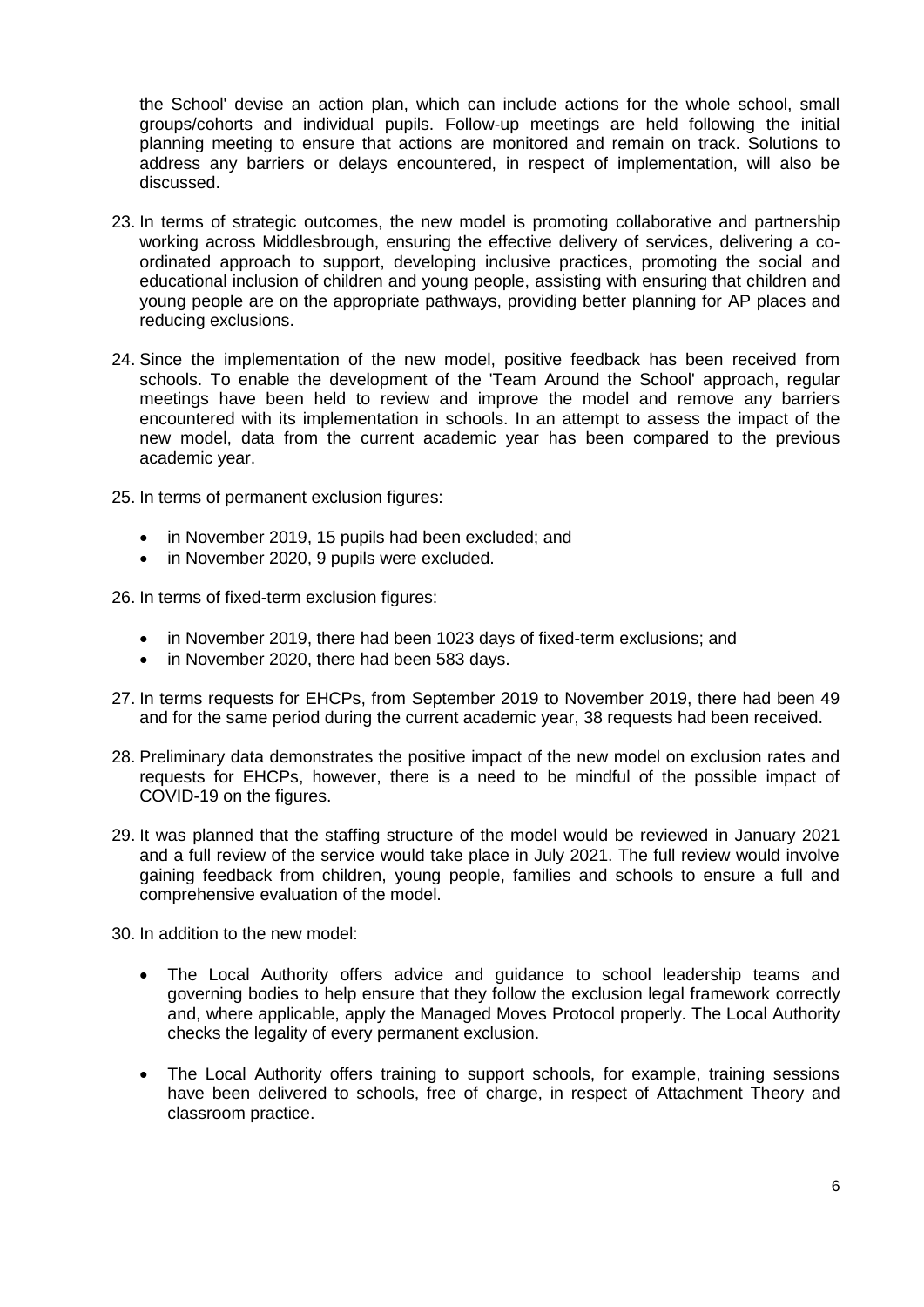- For parents of pupils who are permanently excluded, the Local Authority has a dedicated member of staff who offers independent advice/guidance and provides key information. In addition, as some parents find challenging a headteacher a daunting prospect, the member of staff also represents parents when appealing against a permanent exclusion. To ensure that parents are aware of the support available, a letter is written to parents that contains the contact details for the Local Authority's independent officer.
- Work is being undertaken to reshape the role of the Ethnic Minority Achievement Team (EMAT) Manager to become an interfacing role with schools. With this change, it is envisaged that the EMAT will visit schools to actively work with classroom practitioners to develop the level of support offered to pupils with English as an Additional Language (EAL). The service level agreement will remain, enabling schools to buy-in bespoke packages of teaching support for their pupils. The role of the Ethnic Minority Achievement Team (EMAT) Manager will be more focused on upskilling and reviewing and monitoring the impact of training.
- The Local Authority is looking to recruit a SEND Advisor, who will work within schools to address any attainment gaps across primary and secondary sectors. In 2019, 21% of the student population had SEND. Further work will be undertaken to track the attainment of SEND pupils and record information and data in respect of SEND pupils with EHCPs and those without. The SEND Advisor will also look at the quality of education for the SEND cohort.
- 31. Further information on the Local Authority's role in supporting schools with behaviour management can be found in the minutes and associated documentation for the meetings of the Children and Young People's Learning Scrutiny Panel, which were held on 9 November and 7 December 2020.

#### **Term of Reference C - To examine the causes of pupil behaviour problems e.g. unmet educational or other needs**

#### **Term of Reference D - To identify the challenges faced by schools in dealing with poor behaviour and bullying and to examine the reasons some schools have higher rates of fixedterm and permanent exclusions.**

- 32. Term of Reference C and Term of Reference D will be considered collectively in this section, as they are both closely linked.
- 33. The nature of the influences on behaviour are both complex and interactional. A range of characteristics may interact with other factors, resulting in the permanent exclusion of a child or young person. The child characteristics that appear to impact on permanent exclusions include being a boy, having SEN, being looked after by the Local Authority and being involved with social services. However, those characteristics, in isolation, do not mean that a child or young person will be at risk of exclusion, exclusion occurs when those characteristics interact with other factors.

34. Other factors include:

- **Family**  family circumstances e.g. living in poverty, levels of deprivation, conflict within the family.
- **Peers** peer groups being poor role models and becoming more influential e.g. displaying antisocial behaviour, drug-taking or criminality.
- **School** the child or young person's relationship with their school e.g. the philosophy of the school and its leadership style.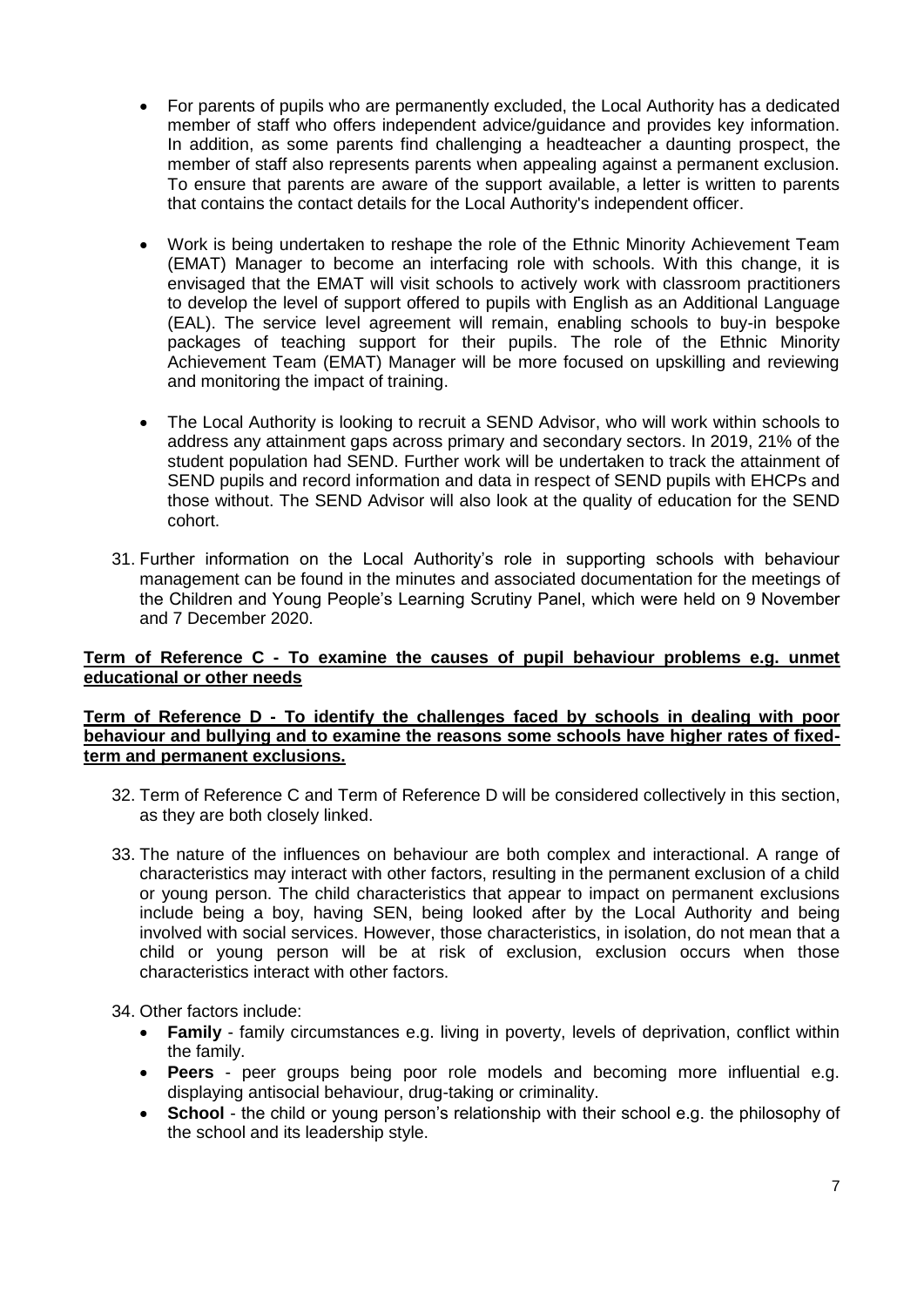- **Community/wider systems** high levels of poverty and unemployment within a population and how communities perceive education.
- 35. All of the above factors can interact with each other increasing the likelihood of exclusion for the child or young person.
- 36. In terms of developmental experiences, for a child with SEN, difficulty with learning can impact over time and school can be perceived as a place where they experience failure. That can then lead to disaffection and poor behaviour, impacting on the child's relationship with their school and ultimately resulting in exclusion.
- 37. In terms of secondary schools, the common themes identified when considering the challenges faced in dealing with poor behaviour and bullying include:
	- deprivation;
	- diverse communities (religion, race, culture);
	- SEND:
	- looked after children; and
	- 'hard to reach' parents.
- 38. The challenges identified do not provide justification for poor behaviour, however, they can be perceived to be contributory factors. The more variable factors that a school has in its community and cohorts, the greater the need for the school to focus on strong management and delivery of engaging and effective teaching and learning.
- 39. Children may misbehave because of a number of factors, such as being influenced by other children they associate with, because they have unmet needs or have suffered trauma. The reasons associated with poor behaviour is complex, as it is often a combination of factors that cause pupils to misbehave.
- 40. One particular school in Middlesbrough has been responsible for approximately 90% of the fixed-term exclusions of Looked After Children. The Local Authority is working with the school to address the issue, however, there is a need for the Local Authority to hold schools to account more transparently for their exclusion rates.
- 41. In respect of Outwood Academy Acklam, there had been a number of pupils with unidentified SEND. The school had recently been inspected by Ofsted who reported "*Over time, exclusions have been too high, particularly for pupils with SEND. As a result of the new behaviour policy, exclusions have reduced considerably compared to the same point last year. The exclusion of pupils with SEND has reduced to less than a quarter of what it was. The number of pupils being repeatedly excluded has also reduced. However, there are still too many pupils who experience difficulty in moderating their behaviour and, as a consequence, are excluded for a fixed period."*
- 42. In terms of the reasons for excluding pupils, categories have been identified for reporting, by the Department for Education. For the period September 2019 to December 2020, data demonstrated that the main reason for permanent exclusion was disruptive behaviour. For that period, 45 pupils had been excluded. In terms of the characteristics of those pupils, 10 were registered as having SEN and 8 pupils were open to social care services.
- 43. In terms of determining whether exclusion rates are highest for those schools located in the most deprived areas of Middlesbrough, a lot of Middlesbrough's schools have a catchment area that includes children and young people from deprived areas of Middlesbrough. However, without doing an in-depth analysis of data, the Local Authority is unable to predict which postcode areas result in higher exclusion rates. It is acknowledged, however, that the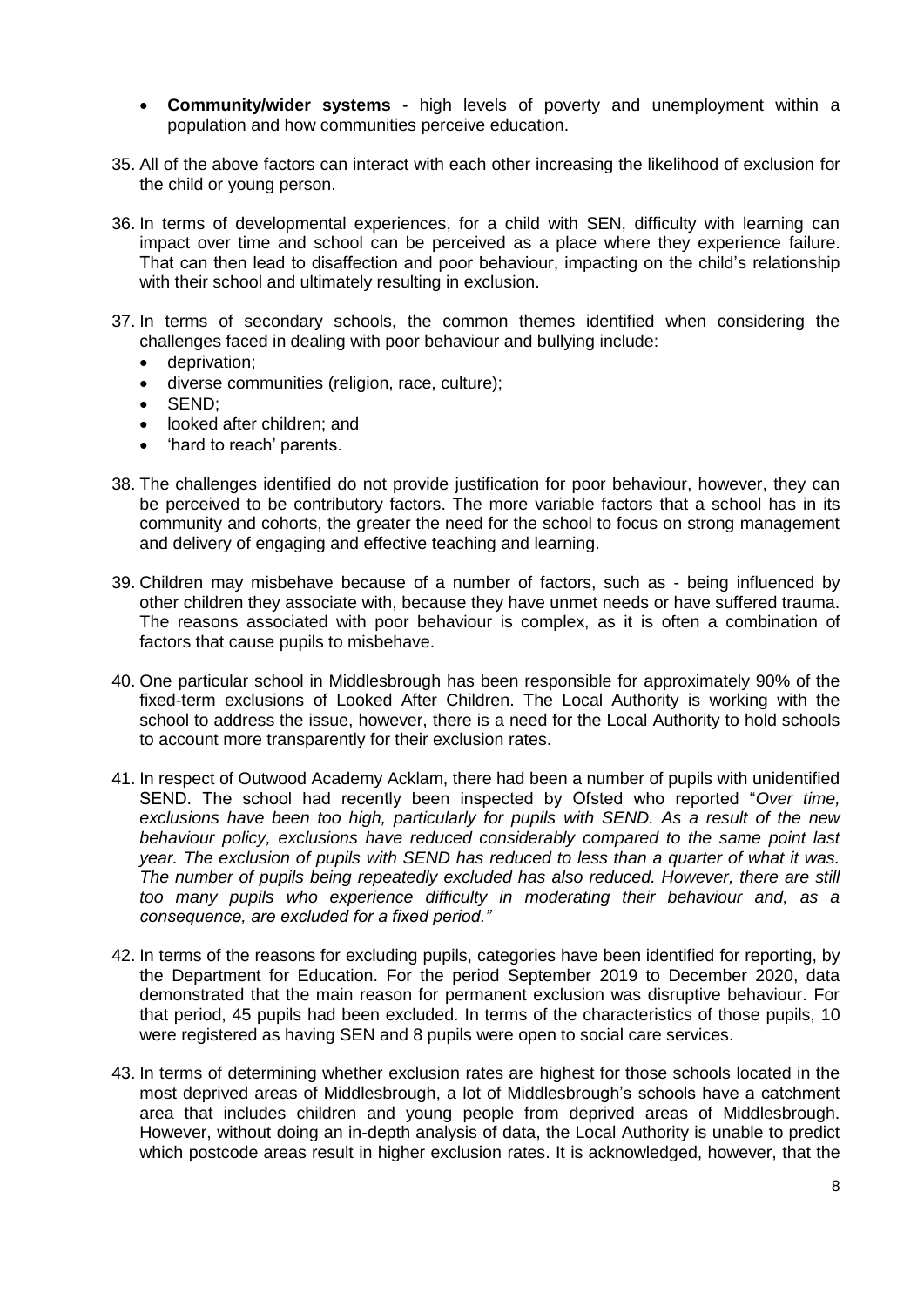schools located in the most deprived areas do experience higher rates of exclusion. Unity City Academy has been successful over the past year/18 months in significantly reducing the number of fixed-term exclusions, as the school has adopted a different approach to behaviour management. That suggests that the management and leadership approaches adopted by schools do impact on exclusion rates. Recently, schools have been exploring the possibility of using alternative strategies and methods to exclusion.

44. Further information on causes of pupil behaviour problems and the challenges faced by schools can be found in the minutes and associated documentation for the meetings of the Children and Young People's Learning Scrutiny Panel, which were held on 18 January and 22 March 2021.

#### **Term of Reference E - To investigate the types of sanctions used by schools that can impact on a pupil's educational outcomes and life chances.**

- 45. When poor behaviour is identified, sanctions should be implemented consistently and fairly in line with the behaviour policy. Good schools will have a range of disciplinary measures clearly communicated to school staff, pupils and parents. These can include:
	- a verbal reprimand;
	- extra work or repeating unsatisfactory work until it meets the required standard;
	- the setting of written tasks as punishments, such as writing lines or an essay;
	- loss of privileges for instance the loss of a prized responsibility or not being able to participate in a non-uniform day (sometimes referred to as 'mufti' days);
	- missing break time;

1

- detention including during lunch-time, after school and at weekends;
- school based community service or imposition of a task such as picking up litter or weeding school grounds; tidying a classroom; helping clear up the dining hall after meal times; or removing graffiti; and
- regular reporting including early morning reporting; scheduled uniform and other behaviour checks; or being placed "on report" for behaviour monitoring.<sup>4</sup>
- 46. In more extreme cases schools may use temporary or permanent exclusion, which are the most severe sanctions available to a headteacher. Both sanctions are underpinned by a legal framework, which the Local Authority has oversight of:
	- A fixed-term exclusion is an exclusion from school whereby the pupil is not allowed to attend the school for a predetermined period. In general, fixed-term exclusions are very rarely more than 5 days. During that period the child has to stay at home. Fixed-term exclusion is used a lot in some of Middlesbrough's secondary schools. If a child is displaying persistent disruptive behaviour and school regularly imposed fixed-term exclusions, it suggests that the sanction is not improving behaviour. If a school imposes a number of fixed-term exclusions on one pupil that results in the pupil missing 45 days (or more) of school, during an academic year, the child will automatically be permanently excluded by law.
	- Permanent exclusion is the most severe sanction whereby the pupil will no longer be a member of that school's community and the pupil will need to be educated elsewhere. Schools will only tend to use permanent exclusion when a pupil has committed a really severe or significant transgression. The child will be effectively removed from the school's roll and the pupil will become the responsibility of the Local Authority. There is a

<sup>&</sup>lt;sup>4</sup> Department for Education - Behaviour and discipline in schools - Advice for headteachers and school staff (January 2016).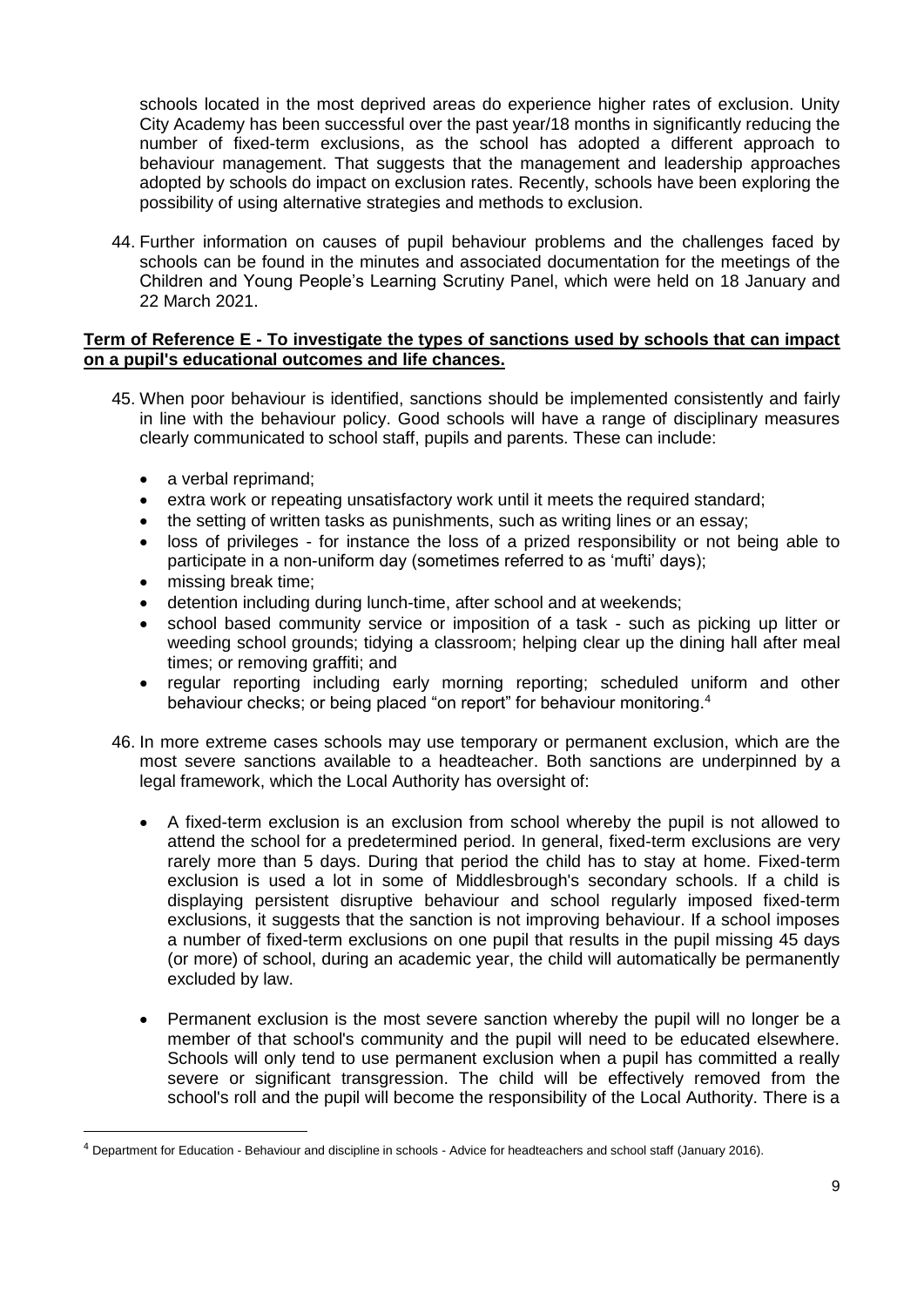requirement for the Local Authority to provide full-time education for the pupil, to begin no later than the sixth day after the permanent exclusion.

- 47. Excluded children can develop a range of mental disorders, such as depression and anxiety as well as behavioural disturbance. The impact of excluding a child from school on their education and progress is often long term, and their mental health may also deteriorate. For children who really struggle at school, exclusion can be a relief as it removes them from an unbearable situation with the result that on their return to school they will behave even more badly to escape again. As such, it becomes an entirely counterproductive disciplinary tool as for these children it encourages the very behaviour that it intends to punish. By avoiding exclusion and finding other solutions to poor behaviour, schools can help children's mental health in the future as well as their education.<sup>5</sup>
- 48. Rates for permanent exclusion are high in Middlesbrough, approximately twice as high as the national average. That presents a challenge for the individual child and for the Local Authority. For pupils who are permanently excluded, the probability that they will enter the criminal justice system, struggle with employment and have significantly reduced life chances, greatly increases. In addition, the chances of the pupil achieving 5 GCSEs and going on to further education is greatly reduced. Permanent exclusion has a significant detrimental impact on a pupil's life and life chances.
- 49. Feedback from children and young people demonstrates how exclusion impacts on their social, emotional and mental health. Children often feel like they have failed and are unable to succeed in education. Feedback also suggests that children do not fully understand the reasons for being excluded and the process that follows a permanent exclusion. In an attempt to address these issues, the feedback has been conveyed to schools via the meetings of the Pupil Inclusion Panels.

#### **Term of Reference F - To examine the successful and proactive strategies and solutions used by schools to promote positive behaviour, manage poor behaviour and prevent and tackle bullying.**

#### Clear policies and practices

1

- 50. In respect of policy, schools that demonstrate best practice have clear policies on behaviour expectations with detail of procedures to ensure this, or respond to poor behaviour. The key features are that policies are clearly articulated and simple to implement, understand and follow; often collaboratively developed and delivered across the school to foster buy-in and have clear red lines that are well understood and consistently applied.
- 51. In terms of developing clear policies written on behaviour, Unity City Academy has taken a proactive approach. During the school's most recent inspection, Ofsted identified that the Leadership Team had "*taken action to reduce the use of exclusion. The rate of permanent exclusion fell substantially during the previous academic year, compared with the year before. The rates of fixed-term exclusion and repeat fixed-term exclusion have also reduced since the previous inspection. The effective implementation of the behaviour policy has been instrumental in bringing about this improvemen*t".
- 52. During the most recent inspection of The King's Academy, Ofsted reported that "*As a result of the high expectations you have, and the work to ensure that staff carry out the school's behaviour policy consistently, pupils' behaviour and attitudes to learning in lessons are usually good. Actions taken to help pupils take responsibility for their own behaviour as part*

<sup>5</sup> https://www.exeter.ac.uk/news/featurednews/title\_595920\_en.html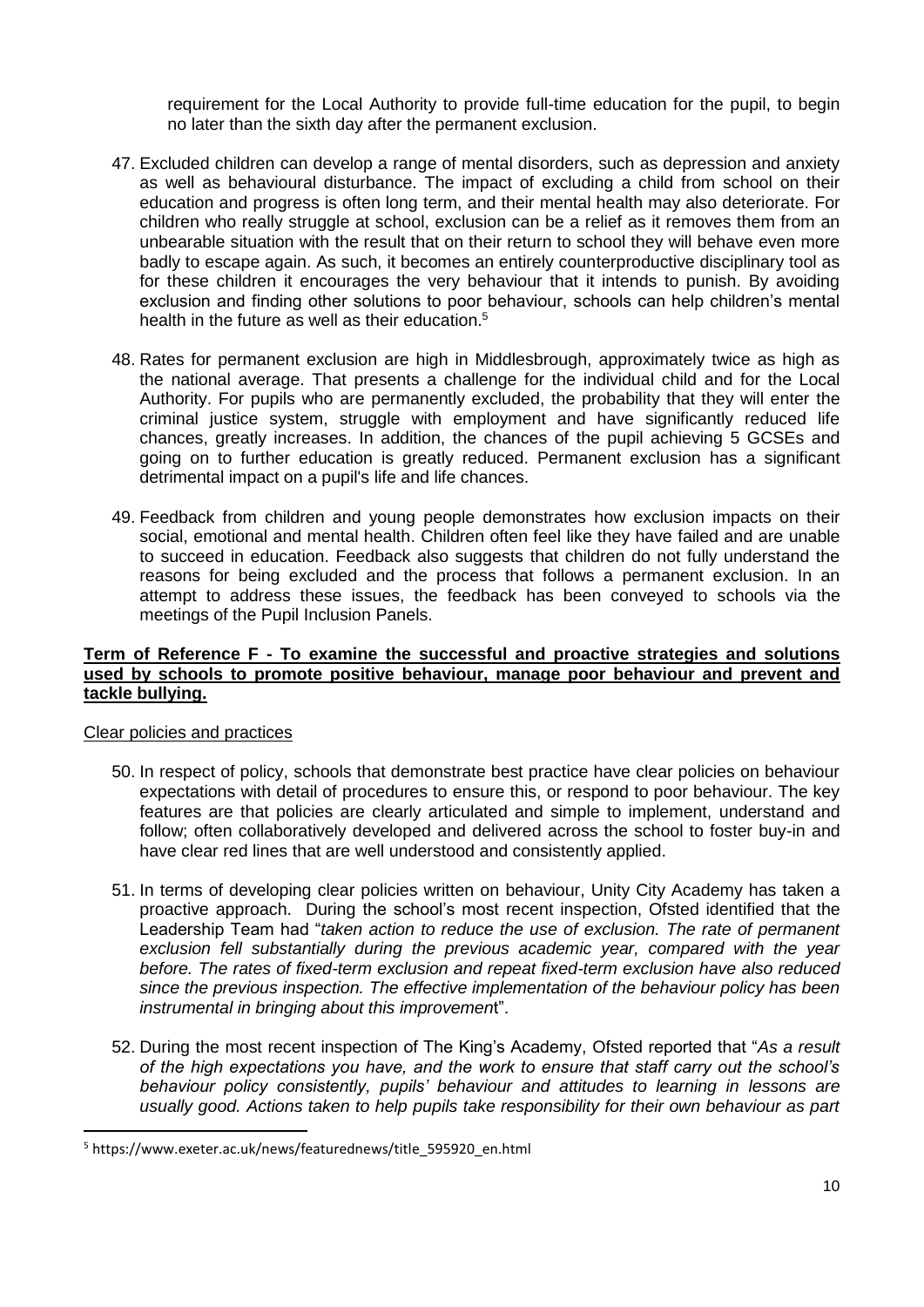*of the school's 'character' work to develop their readiness for their future lives, contribute successfully to the improvement in behaviour*."

53. Schools have clear behaviour policies (included on the school website) that provide details of the school ethos, why good behaviour is important and the rewards and sanctions used. These make it very clear what the steps in the process will be, and who will be involved at each point.

#### **Structures**

- 54. Several schools have introduced structural changes to better manage behaviour.
- 55. Several schools have specific staff with non-teaching time to allow them to take the lead on monitoring and supporting behaviour, to focus on relationship development and building rapport with students, and to oversee or enact early intervention. Many have brought in a layer of staff at senior level who have 'pastoral' roles.
- 56. The development of AP opportunities is seen as extremely positive and assists in ensuring the delivery of a varied curriculum to meet the needs of pupils.
- 57. Acklam Grange School has its own off-site provision, which is managed by the school and provides pupils (at risk of exclusion) with the opportunity to work in a different place and in a smaller group on key skills, for a short period of time. The provision has a positive roadmap to ensure reintegration of the pupil back into the mainstream setting. During the most recent inspection, Ofsted commented that "*Initiatives such as the school's own alternative education provision and integrated pupil support services are meeting the individual needs of pupils and helping them to achieve better outcomes while reinforcing good behaviour.*"

#### Behaviour management practices and approaches

- 58. In terms of general behaviour management practices and approaches, there is a wide range of different general practices for behaviour management. All of these have been introduced as a way of keeping behaviour in classrooms positive, preventing escalation of issues and maintaining structures within which the school can operate most beneficially for all. These include school or classroom rules; school motto or ethos statement; pupils given positions of responsibility; classroom seating allocations/learning environment; curriculum; personal, social, health and economic education (PSHE)/tutor time; teachers being prepared and having well-planned, innovative, engaging and differentiated lessons.
- 59. Good behaviour is almost always linked to high-quality teaching, the delivery of interesting and exciting lessons and positive relationships between the staff and the pupils. Good behaviour and high levels of engagement are a factor of many variables, but the quality of teaching and the strength of adult relationships with the children are the most significant. For schools demonstrating these qualities, the risk of poor or challenging behaviour is greatly reduced.
- 60. During the most recent inspection of Outwood Academy Acklam, Ofsted reported that "*Pupils usually behave well. Their behaviour continues to get better. This has been helped by teachers' more personal approach this academic year. There is a strong emphasis on developing positive relationships in school.*" Reference was also made to "*strong teacher– pupil relationships*".
- 61. Schools generally have a school motto, code of conduct, approach or ethos statement that is well-known, documented and visible across the school.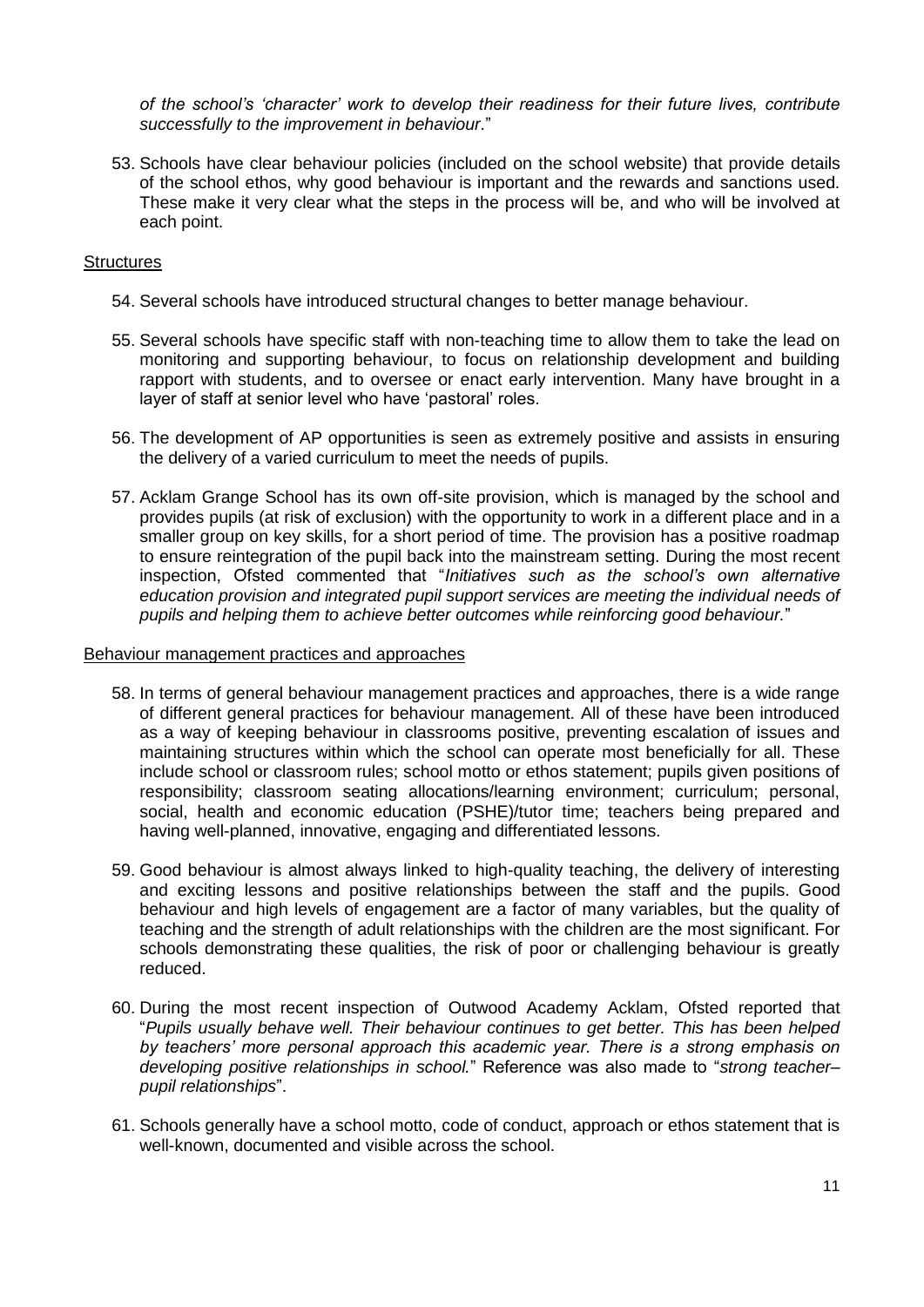#### Positive praise and rewards

62. Schools are clear that creating a positive approach to behaviour management is at the centre of their approach. Positive practice, praise and rewards are used to encourage good behaviour much more than fear of sanctions or threat of response if behaviour is not good.

63. The key strategies adopted by schools include:

- **praise** starting everyday "as a new day" and praising the good behaviours and achievements rather than focussing on the negative;
- **role models (virtual and actual)** several schools have varying systems for creating role models in school;
- **reward systems** schools have documented rewards systems and strategies for celebrating achievement. These also focus on praise.
- 64. North Ormesby Primary Academy has a virtual school mascot called Tim. Tim represents the school, sets an example as the school's star pupil and encourages the children to make their best, even better. Tim is a star pupil because he is always on time; he looks after others, himself and the school; he always listens to and respects others opinions; he loves a new challenge; he always does his homework and he always tries his best, no matter what. Children are intrinsically motivated to be like the school mascot, Tim, who demonstrates all the traits required to prepare young people for the wider world. During the school's most recent inspection, Ofsted had reported that "*There is no reliance on reward systems; instead pupils are expected to develop an intrinsic desire to behave and learn well. They do this by looking up to the academy mascot 'TIM', who is the perfect pupil. Pupils constantly try to copy his positive attitudes, resilience and determination. This imaginative approach to behaviour management is extremely successful*".

#### Managing disruptive behaviour and sanctions

- 65. Schools have clear, documented processes for dealing with disruptive behaviour. These are known to all members of the school and parents. Teaching staff feel confident to implement them and pupils and parents have to be sure that these processes will be followed fairly and with the express intention to keep all of the school working together for achievement.
- 66. Strategies employed by schools to manage disruptive behaviour include effective classroom practice; sanctions; de-escalation strategies; restorative practices; targeted interventions; strategies for dealing with challenging behaviour and exclusion.
- 67. Consequence systems provide a staggered response when dealing with poor behaviour in the classroom. Each level within the system carries with it a more severe sanction. These systems aim to provide pupils with the opportunity to change their behaviour when it is at low level. There is a need, however, to ensure that consequence systems are applied fairly and consistently. Consequence systems appear to be most successful when paired with reward systems. However, if there is disparity in how these systems are applied by teachers, they can be counterproductive.
- 68. Withdrawal systems involve a pupil being removed from the classroom for a certain period of time, to enable them to reflect on their behaviour, before they are reintegrated. Approaches vary, however, successful withdrawal systems always ensure pupils are treated with dignity and respect.
- 69. Report systems are used to enable teachers to comment on the behaviour of certain pupils throughout the school day. These comments are then often shown to the Head of Year and/or parent/s. Report systems, which are delivered in a positive way, can be effective.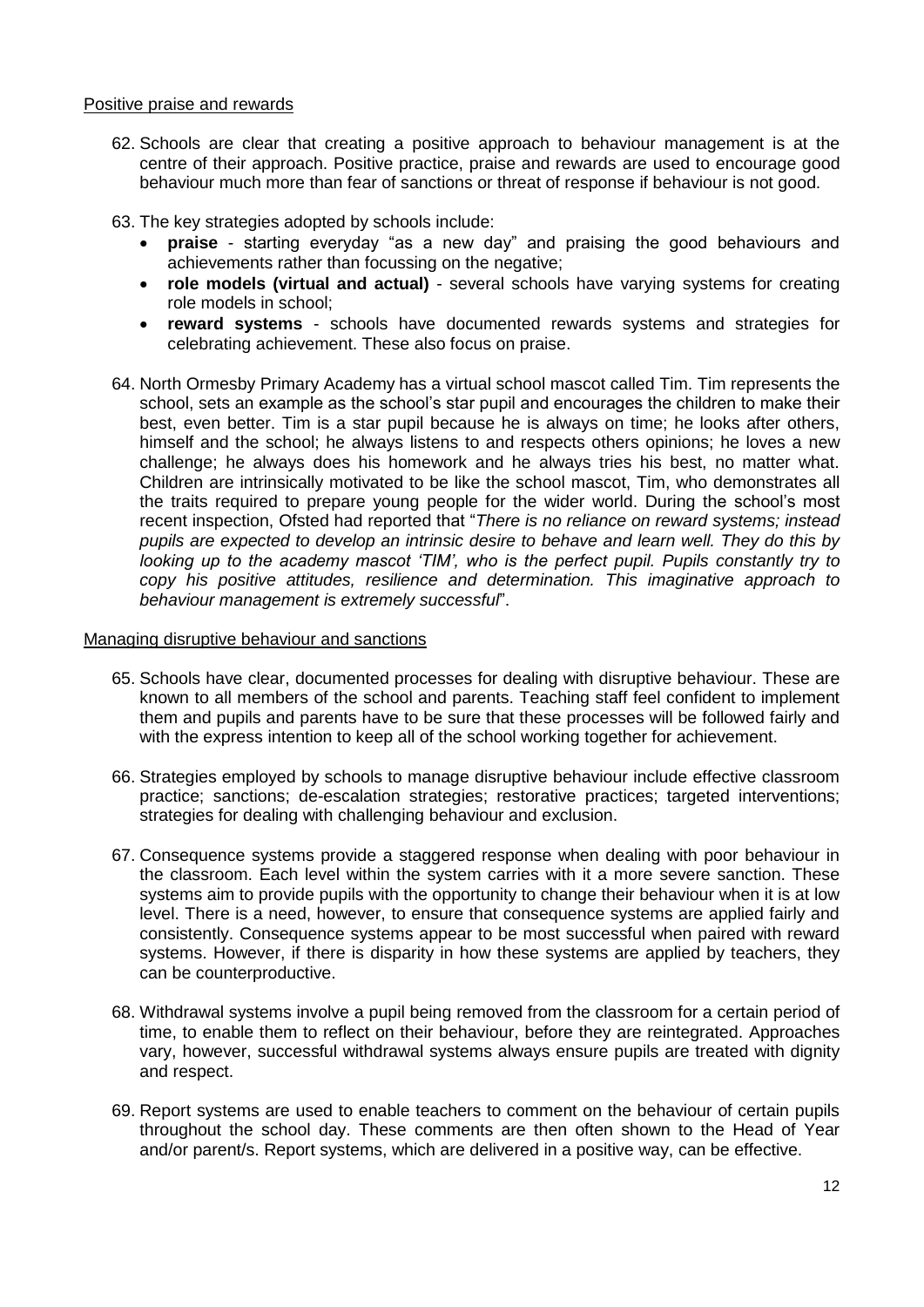#### **Data**

70. Schools have strong processes for capturing and using data to manage behaviour. Whilst the mechanisms used to record and capture data varies across schools, it is used to monitor and, importantly, to address and manage behaviour.

#### Parents and other agencies

- 71. There is an identified need to have parents on board, not only to support decisions and follow up at home, but also because the home circumstances of pupils affects their behaviour in school. Parents need to understand the benefits of strategies used to manage behaviour and the school approach.
- 72. Some schools feel a greater need to model acceptable behaviour as this is not always being instilled at home. Likewise, there are instances of needing to involve other agencies to best support pupils in their school and home-life.
- 73. Strategies to engage parents include: usual open door; parent inductions; parent sessions (phonics, maths); parents being given access to behaviour monitoring information; traditional and innovative methods to communicate with parents; collaborative activities and external programmes.
- 74. Park End Primary School positively engages with parents. The school's engagement with parents has been referenced in its most recent Ofsted inspection report, which states that "*an overwhelming majority of parents have commented positively about the care that the school gives to their children. Parents are positive about the information they receive about their child's learning and appreciate how welcome they feel when visiting the school and talking about any concerns they may have. Parents also commented that the school's emphasis on good behaviour is having a positive effect on their child outside school.*"

#### Culture and ethos

75. A key aspect is the need for a strong school ethos and culture. In respect of developing a strong culture and ethos, schools focus on knowing and valuing the child; fostering positive learning behaviours, not just behaviour management; nurturing pride, self-respect and selfesteem and encouraging pupils to take ownership of, and responsibility for, their own behaviour; having processes and systems for reflection and development that are embedded in the school approach; being consistent but flexible.

#### **Consistency**

- 76. In terms of consistency, all schools highlighted its importance in approach to, and application of, behaviour management.
- 77. A consistent approach across all members of the school facilitates self-regulation by pupils; clear parameters and expectations that can be adhered to by all; teaching boundaries and understanding of consequences.<sup>6</sup>
- 78. In summary, schools demonstrating best practice provide a welcoming environment and each child/young person is provided with excellent academic and pastoral support. The headteacher and members of school staff provide a positive, safe and happy learning

 $\overline{a}$ <sup>6</sup> Amy Skipp and Dr. Vicky Hopwood - ASK Research, Case studies of behaviour management practices in schools rated Outstanding -Research Report (2017)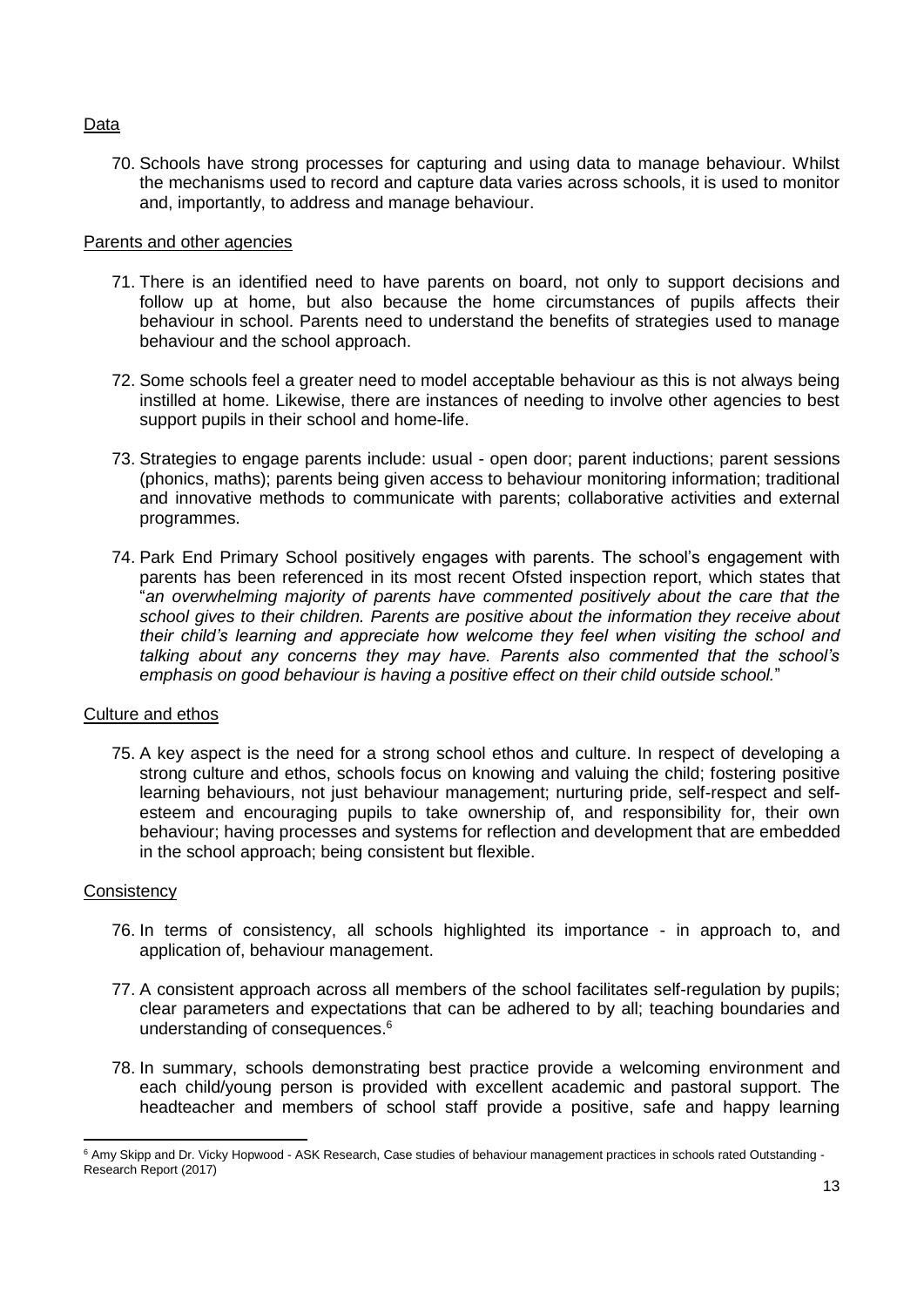environment in which everyone is inspired and empowered to achieve the highest standard of which they are capable, in all aspects of their life. The school offers a broad, balanced, stimulating curriculum in which all progress is recognised, developed and celebrated.

79. For secondary schools, key aspects of best practice include:

- building effective relationships with parents:
- making good behaviour part of the school's ethos;
- teaching and modelling good behaviour;
- involving external agencies to access support, e.g. CAMHS / SEND Team / Virtual School;
- investing in a high-quality pastoral team;
- investing in staff training quality of teaching;
- providing extensive mental health and therapeutic support;
- providing bespoke AP opportunities:
- using rewards systems;
- using consequence systems with clear sanctions;
- using withdrawal of students from class and withdrawal areas; and
- using report systems.

80. In addition to the above:

- early engagement and development of relationships with parents, before their child transitions from primary school to secondary school, is seen as extremely positive;
- responsibility is placed on the student body to take ownership of their actions and to overtly think about how their actions affect everyone around them;
- in Middlesbrough there is a number of support systems and networks, which can be accessed by schools to enable them to meet the needs of their pupils;
- the willingness of schools to invest greatly in providing pastoral support seemingly impacts on how successful they are in managing behaviour; and
- providing access to mental health and therapeutic support is key to the promotion of positive mental health and supporting pupils with particular needs.
- 81. Further information on the successful and proactive strategies and solutions used by schools can be found in the minutes and associated documentation for the meetings of the Children and Young People's Learning Scrutiny Panel, which were held on 22 March 2021 and 19 April 2021.

#### **ADDITIONAL INFORMATION**

82. During the course of the scrutiny panel's investigations, information came to light which, while not directly covered by the terms of reference, is relevant to the work of the panel on this topic. This related to:

#### Use of language

83. Language used by schools is extremely important and stereotypical views/statements pertaining to any cohort or group should be avoided. The use of negative language can cause damage and have a detrimental impact by changing perceptions and attitudes. There is a need for all school staff to be mindful of the language used and how it could be interpreted.

#### Use of data

84. The Local Authority had recently undertaken work to define a data sharing agreement with schools, which allows for non-statutory levels of information to be shared amongst the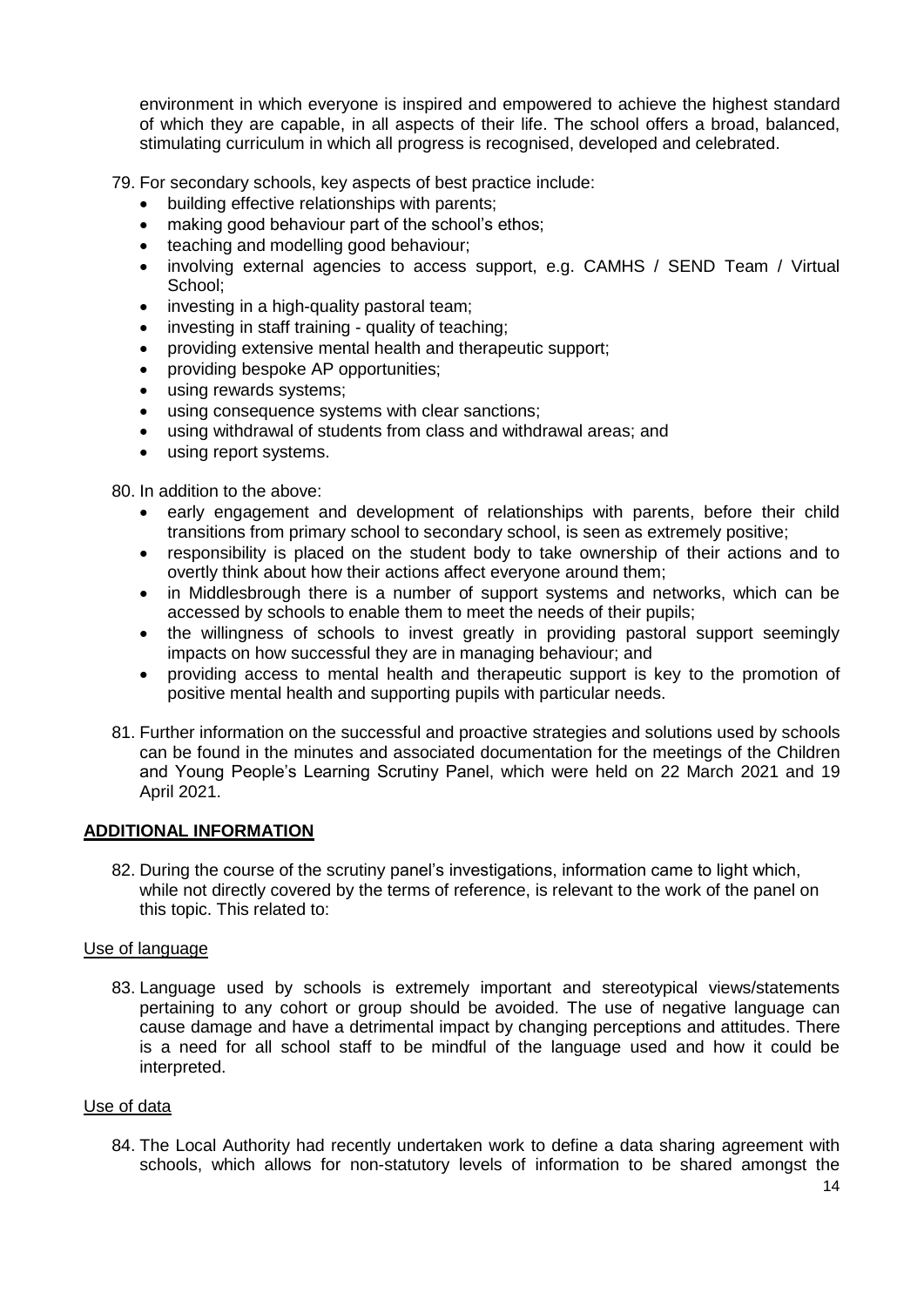school community. One of the successes that has been developed is a transition document, which is led by primary schools and feeds into secondary schools. The document provides secondary schools with in-depth knowledge of the pupils they are due to receive in Year 7. The document provides information on what has made the pupil successful in primary school and what support is required to ensure they remain successful in education. This work has now been extended to take place for children transitioning from nursery to primary education. Information sharing between all settings plans to ensure that pupils are successful in their learning and education.

#### **CONCLUSIONS**

- 85. Based on the evidence, given throughout the investigation, the scrutiny panel concluded that:
	- a) All schools have their own behaviour policies, which set out their definition and expectation of good behaviour, and how breaches of the policy will be responded to. The way in which policies are developed is dependent on the ethos of the school, its beliefs and what is fundamentally important to it. Whilst in general terms, there are similarities in polices as there is a reasonable and common understanding of what good behaviour looks like, how that is interpreted by each school differs.
	- b) Although early indications demonstrate that new Inclusion, Assessment and Review Service and 'Team Around the School' approach is having a positive impact, it is too early to evaluate its full impact. A full and comprehensive evaluation is required, which takes into account the impact of COVID-19 and the risk management controls currently in place within schools. Once complete, there is a need for key findings, outcomes and outputs to be reported to the Children and Young People's Learning Scrutiny Panel. The views of children and young people are of particular interest.
	- c) The nature of the influences on behaviour are both complex and interactional. The common themes identified when considering the challenges faced by schools in dealing with poor behaviour include deprivation, diverse communities (religion, race, culture), 'hard to reach' parents and identifying and supporting the needs of pupils with SEND and looked after children. The challenges identified do not provide justification for poor behaviour, however, they can be perceived to be contributory factors. The more variable factors that a school has in its community and cohorts, the greater the need for the school take a proactive approach to behaviour management and focus on the delivery of engaging and effective teaching and learning.
	- d) When poor behaviour is identified, there is a need for schools to ensure sanctions are implemented consistently and fairly - in line with the behaviour policy. There are a range of disciplinary measures available to schools, however, temporary or permanent exclusion are the most severe sanctions. Excluded children can develop a range of mental disorders, such as depression and anxiety as well as behavioural disturbance. Permanent exclusion has a significant detrimental impact on a pupil's life and life chances. Exclusion (fixed-term and permanent) should be considered as a last resort. Exclusion should not necessarily be a consequence for persistent bad behaviour but a sanction for when a line has been crossed - typically because pupils or staff are at risk of, or have been subject to, harm or abuse. There is a need for the Local Authority to hold schools to account more transparently for their exclusion rates.
	- e) What is common across schools, demonstrating best practice, is the overarching approach to behaviour management - balancing positive reinforcement and modelling of good behaviours for learning with clearly communicated approaches for dealing with poorer behaviour. This is situated within a supportive culture and ethos within the school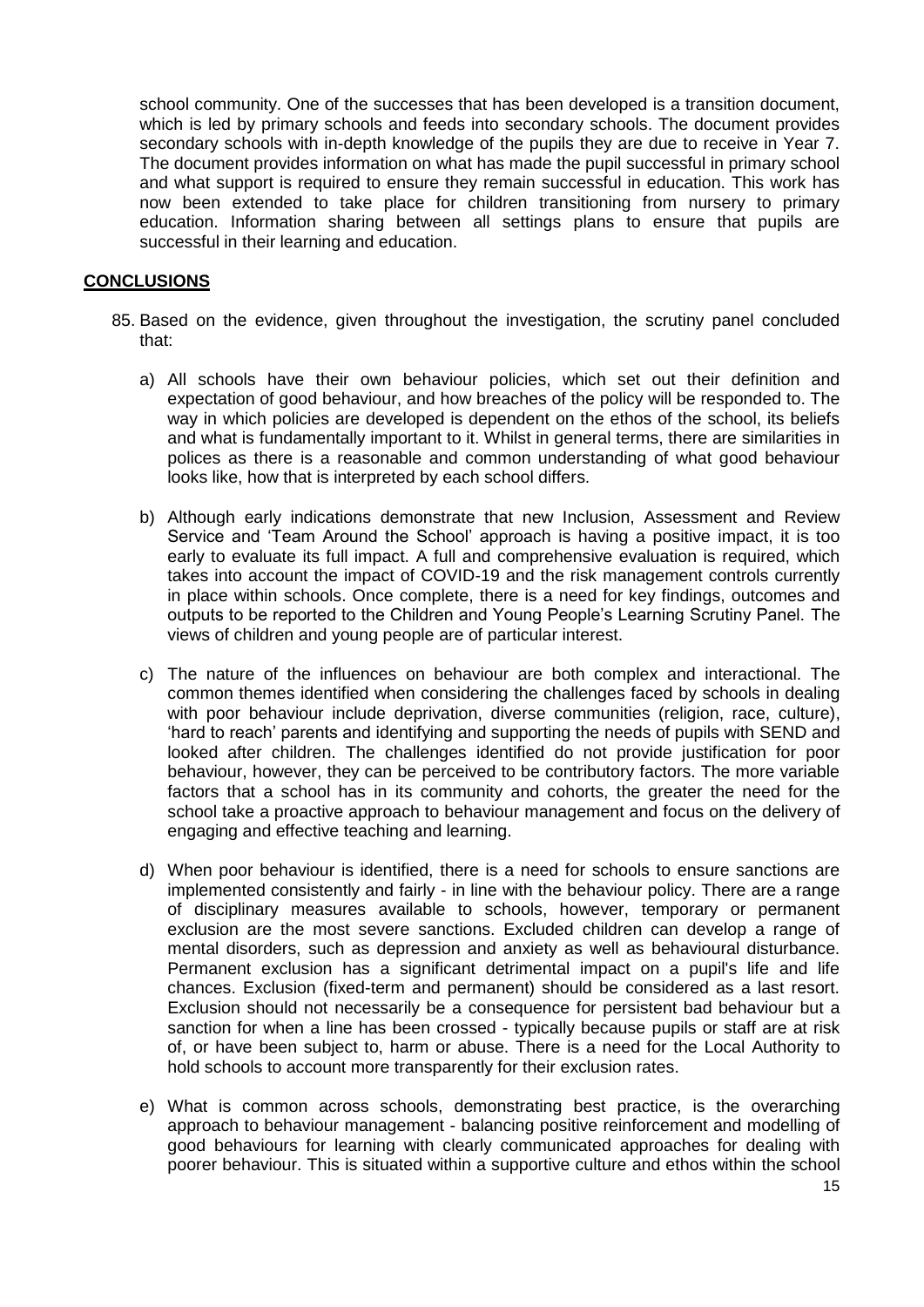and is underpinned by high-quality teaching and a curriculum tailored to the needs of the school context. In order to identify common threads, the Local Authority regularly examines school behaviour policies. However, further work is required to identify and share good practice examples with schools. It would also be beneficial for a guidance document to be developed and circulated to schools on the importance of language and its influence on changing perceptions and attitudes.

#### **RECOMMENDATIONS**

86. The Children and Young People's Learning Scrutiny Panel recommends to the Executive:

- a) In respect of the new Inclusion, Assessment and Review Service and the 'Team Around the School' approach, that:
	- i. a full and comprehensive evaluation is undertaken, which takes into account the impact of COVID-19 and the risk management controls currently in place within schools; and
	- ii. the key findings, outcomes and outputs of the evaluation are reported to the Children and Young People's Learning Scrutiny Panel, including feedback received from children and young people.
- b) That the Local Authority holds schools to account more transparently for their exclusion rates by:
	- i. monitoring, analysing and recording exclusion data at a school-level;
	- ii. undertaking regular focussed visits to those schools with high rates to assist with putting measures in place to reduce fixed-term and permanent exclusions; and
	- iii. reporting exclusion data to the Children and Young People's Learning Scrutiny Panel on a 6 monthly basis.
- c) That, where exclusion rates are high, the Local Authority:
	- i. provides an enhanced bespoke package of support to assist schools in identifying and meeting the needs of children with SEND and additional vulnerabilities; and
	- ii. delivers training to demonstrate the detrimental impact of exclusion on a pupil's life and life chances.
- d) That the Local Authority shares good practice with schools by facilitating peer reviews and providing case study illustrations of good behaviour management practices.
- e) That a guidance document is developed and circulated to schools on the importance of language and its influence on changing perceptions and attitudes.
- f) That schools are encouraged to undertake an anonymous survey of staff and students about their views on behaviour, discipline and bullying and that feedback is utilised to improve behaviour management practices.

#### **ACKNOWLEDGEMENTS**

- 87. The Children and Young People's Learning Scrutiny Panel would like to thank the following individuals for their assistance with its work:
	- Rob Brown, Director of Education, Prevention and Partnerships, Middlesbrough Council;
	- Sue Butcher, Executive Director of Children's Services, Middlesbrough Council;
	- Caroline Cannon, Strategic Lead for Inclusion and Specialist Support Services, Middlesbrough Council;